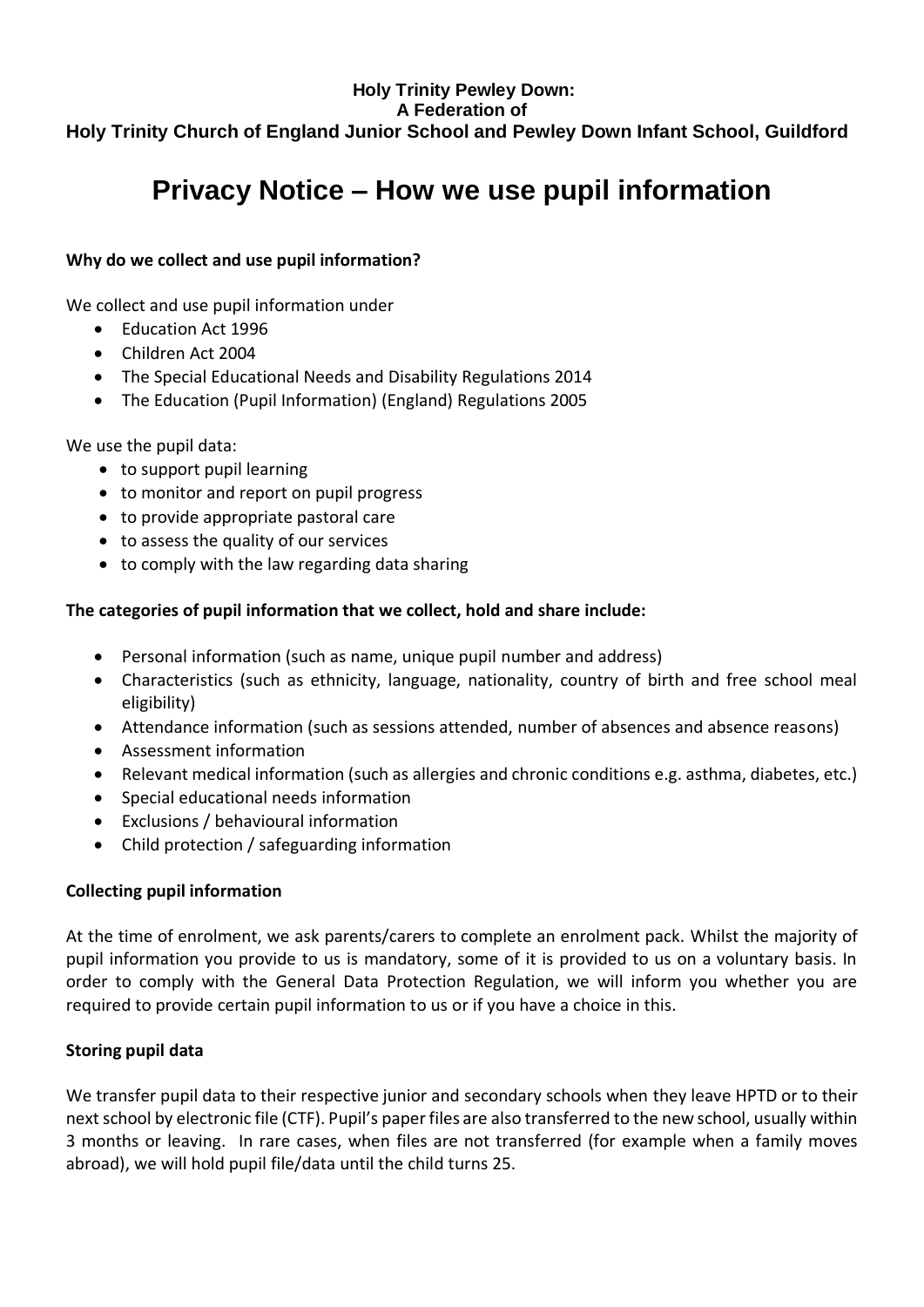#### **Who do we share pupil information with?**

We routinely share pupil information with:

- schools that the pupils attend after leaving us
- our local authority
- the Department for Education (DfE)

#### **Why we share pupil information**

We do not share information about our pupils with anyone without consent unless the law and our policies allow us to do so.

We share pupils' data with the Department for Education (DfE) on a statutory basis. This data sharing underpins school funding and educational attainment policy and monitoring.

We are required to share information about our pupils with our local authority (LA) and the Department for Education (DfE) under section 3 of The Education (Information About Individual Pupils) (England) Regulations 2013.

#### **Data collection requirements:**

To find out more about the data collection requirements placed on us by the Department for Education (for example; via the school census) go to https://www.gov.uk/education/data-collection-and-censusesfor-schools.

#### **The National Pupil Database (NPD)**

The NPD is owned and managed by the Department for Education and contains information about pupils in schools in England. It provides invaluable evidence on educational performance to inform independent research, as well as studies commissioned by the Department. It is held in electronic format for statistical purposes. This information is securely collected from a range of sources including schools, local authorities and awarding bodies.

We are required by law, to provide information about our pupils to the DfE as part of statutory data collections such as the school census and early years' census. Some of this information is then stored in the NPD. The law that allows this is the Education (Information About Individual Pupils) (England) Regulations 2013.

To find out more about the pupil information we share with the department, for the purpose of data collections, go to https://www.gov.uk/education/data-collection-and-censuses-for-schools.

To find out more about the NPD, go to https://www.gov.uk/government/publications/national-pupildatabase-user-guide-and-supporting-information.

The department may share information about our pupils from the NPD with third parties who promote the education or well-being of children in England by:

- conducting research or analysis
- producing statistics
- providing information, advice or guidance